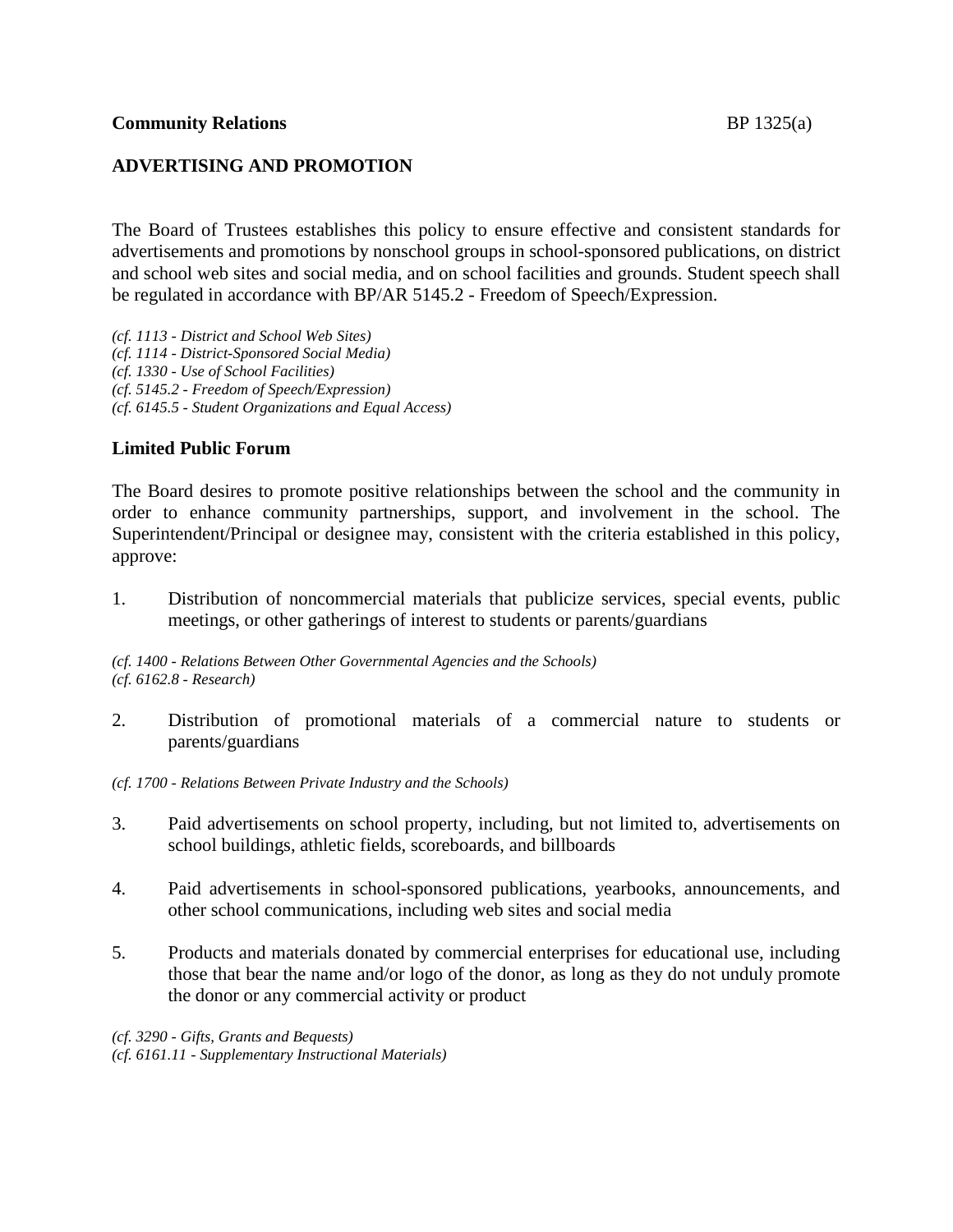Prior to the distribution, posting, or publishing of any nonschool group's promotional materials or advertisement, the Superintendent, principal, or designee shall review the

### BP 1325(b)

# **ADVERTISING AND PROMOTION** (continued)

materials or advertisement based on the criteria listed below. He/she may not disapprove materials or advertisement in an arbitrary or capricious manner or in a way that discriminates against a particular viewpoint on a subject that is otherwise allowed by Board policy.

All materials to be distributed shall bear the name and contact information of the sponsoring entity.

As necessary, the Superintendent, principal, or designee shall require a disclaimer on any nonschool group's promotional materials to be distributed, posted, or published, stating that the distribution, posting, or publishing of the materials does not imply district endorsement of the group's activities, products, or services. District- and school-sponsored publications shall include a disclaimer stating that the district or school does not endorse any advertised products or services.

### **Criteria for Approval**

The Superintendent, principal, or designee shall not accept for distribution, or allow on school property, any materials or advertisements that:

- 1. Are lewd, obscene, libelous, or slanderous
- 2. Incite students to commit unlawful acts, violate school rules, or disrupt the orderly operation of the school
- 3. Promote any particular political interest, candidate, party, or ballot measure, unless the candidates or advocates from all sides are provided the opportunity to present their views to the students during school hours or during events scheduled pursuant to the Civic Center Act

*(cf. 1160 - Political Processes) (cf. 4119.25/4219.25/4319.25 - Political Activities of Employees)*

- 4. Contain prayer or proselytizing language
- 5. Position the district on any side of a controversial issue

*(cf. 6144 - Controversial Issues)*

6. Discriminate against, attack, or denigrate any group on account of any unlawful consideration

*(cf. 0410 - Nondiscrimination in District Programs and Activities)*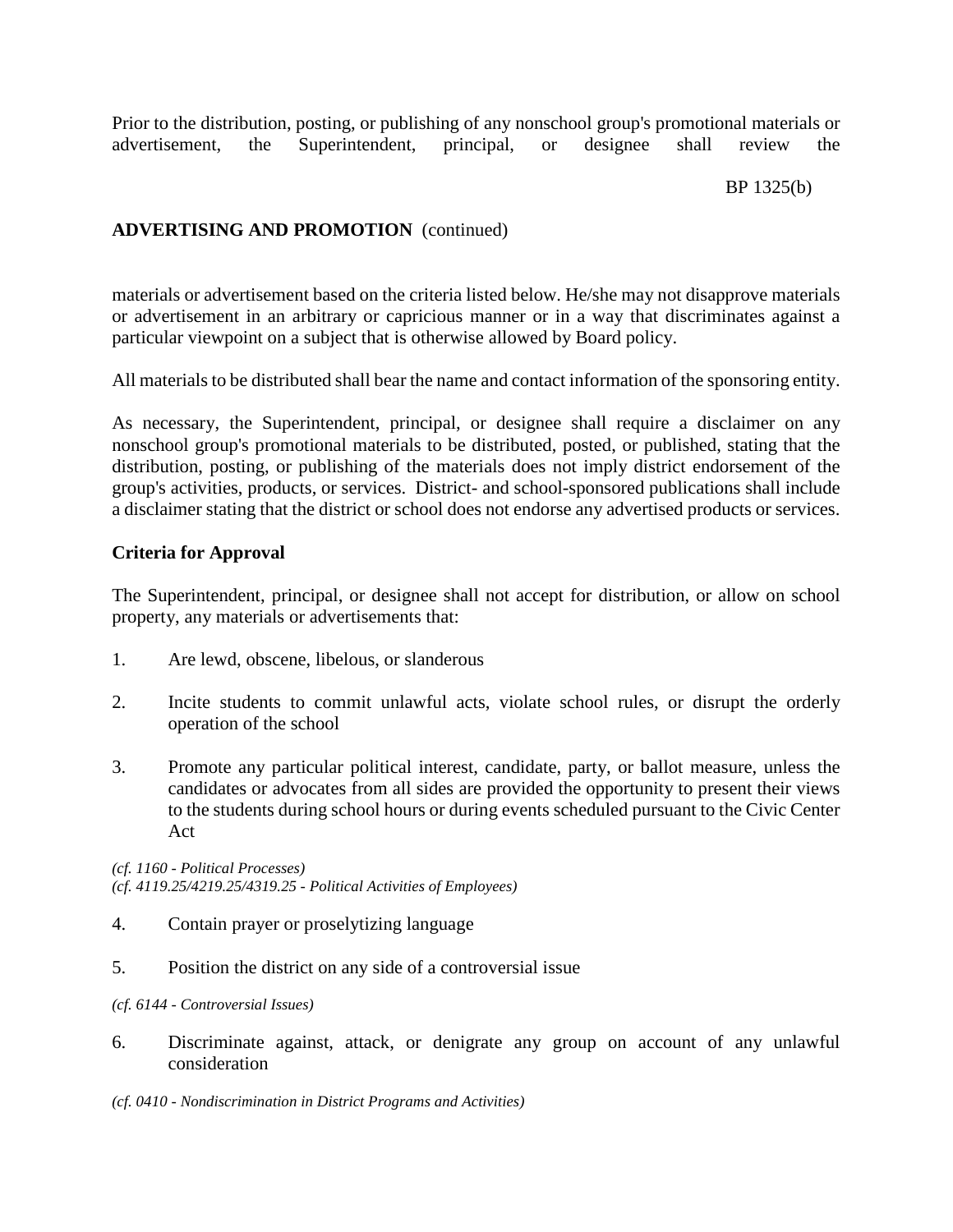# **ADVERTISING AND PROMOTION** (continued)

7. Promote the use or sale of materials or services that are illegal or inconsistent with school objectives, including, but not limited to, materials or advertisements for tobacco, intoxicants, and movies or products unsuitable for children

*(cf. 5131.6 - Alcohol and Other Drugs) (cf. 5131.62 - Tobacco)*

8. Promote during the school day any food or beverage that does not comply with state nutritional standards pursuant to Education Code 49430-49434, including a corporate incentive program that offers free or discounted foods or beverages that do not meet nutritional standards as rewards for students who reach certain academic goals. This prohibition does not include advertising on clothing with brand images worn on school grounds, advertising contained in product packaging, or advertising of infrequent school fundraising events involving food or beverages that do not meet the nutritional standards. (Education Code 49431.9)

*(cf. 3550 - Food Service/Child Nutrition Program) (cf. 5030 - Student Wellness)*

- 9. Solicit funds or services for an organization, with the exception of solicitations authorized in Board policy
- *(cf. 1321 - Solicitation of Funds from and by Students)*
- 10. Distribute unsolicited merchandise for which an ensuing payment is requested

The Superintendent/Principal or designee may also consider the educational value of the materials or advertisements, the age or maturity of the students in the intended audience, and whether the materials or advertisements support the basic educational mission of the district, directly benefit the students, or are of intrinsic value to the students or their parents/guardians.

*(cf. 0000 - Vision)*

The school may establish additional criteria pertaining to the content of advertisements in school publications and yearbooks, as deemed appropriate by the Superintendent/Principal or designee in accordance with law and Board policy.

*Legal Reference: (see next page)*